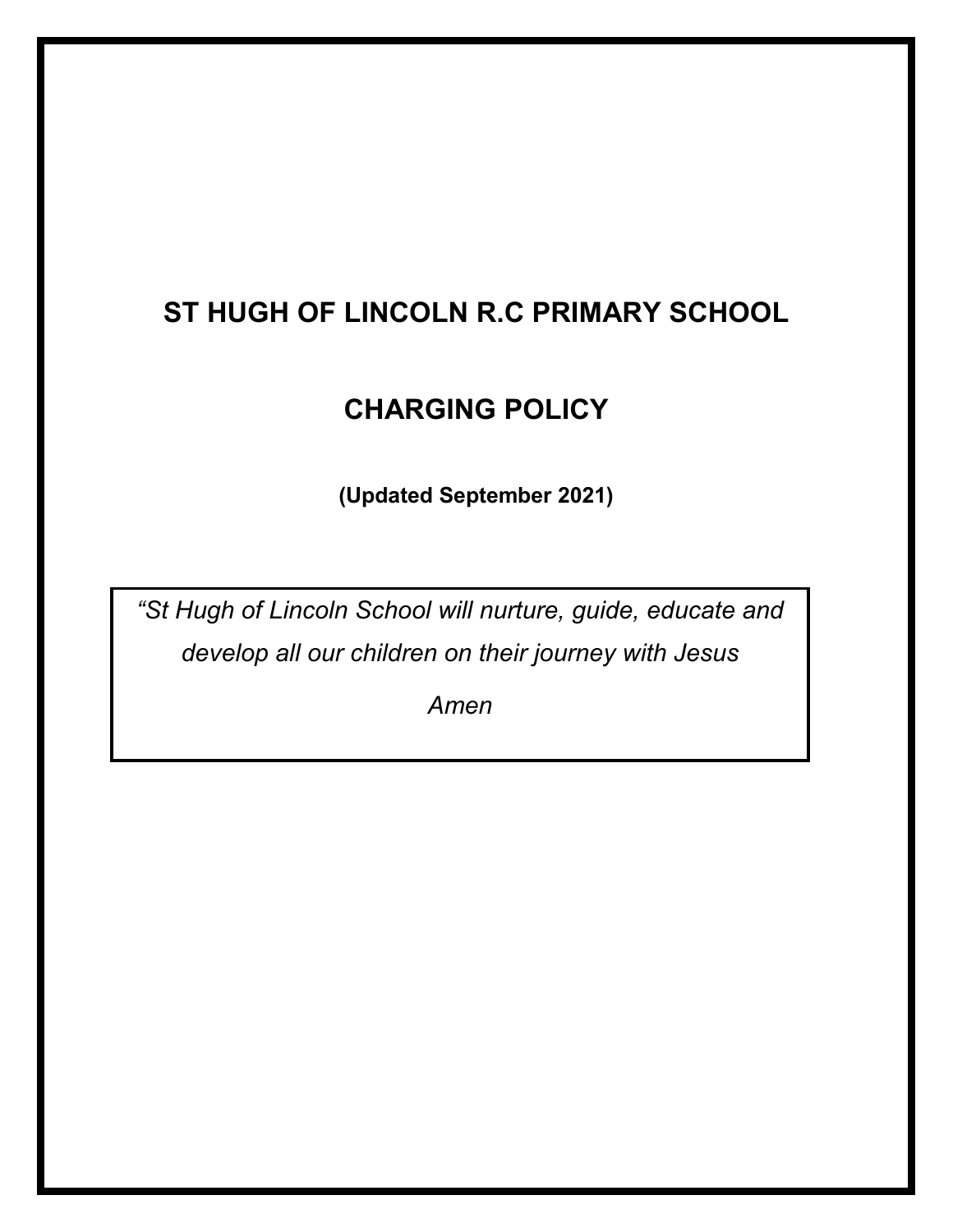## **Introduction**

All education during school hours is free. We do not charge for any activity undertaken as part of the National Curriculum with the exception of individual or group music tuition.

## **Voluntary contributions for activities as part of the Curriculum**

When organising school trips, visits or workshop activities which enrich the curriculum and educational experience of the children, the school invites parents to contribute to the cost of the activity. All contributions are voluntary. If we do not receive sufficient voluntary contributions, we may cancel the activity. If a parent wishes their child to take part in a school trip or event, but is unwilling or unable to make a voluntary contribution, the child is still allowed to participate fully in the trip or activity as long as parental consent has been given. If appropriate and funds allow, the school or Friends may pay a proportion of the costs in order to support a visit. Parents have a right to know how each trip is funded.

## **Music Tuition**

All children study music as part of the normal school curriculum. We do not charge for this. There is a charge for individual or group music tuition if this is not part of the National Curriculum. This charge is paid to school who are invoiced by a peripatetic independent music teacher, who at present is Mrs Catherine Ali. We give parents information about additional music tuition at the start of each academic year.

## **Swimming**

When finances allow the school organises swimming lessons for five classes each academic year. Lessons take place in school time and are part of the National Curriculum. The cost of transport to and from the pool, provision of a lifeguard/specialist teacher and hire of the pool itself are paid for by school.

## **Optional Extra Activities**

(Activities which take place wholly or mainly outside school hours and are not required in order to fulfil statutory duties relating to the National Curriculum or to Religious Education)

It is the governors' policy to charge voluntary contributions for such activities organised by the school. The basis for calculating the charge will be proportionate for each participating pupil for travel, board & lodging, materials, books, equipment, entrance fees and insurance.

The following is a list of additional activities organised by the school, which require voluntary contributions from parents. This list is not exhaustive:

- sporting activities which require transport expenses;
- outdoor adventure activities;
- visits to the theatre;
- school trips abroad;
- musical events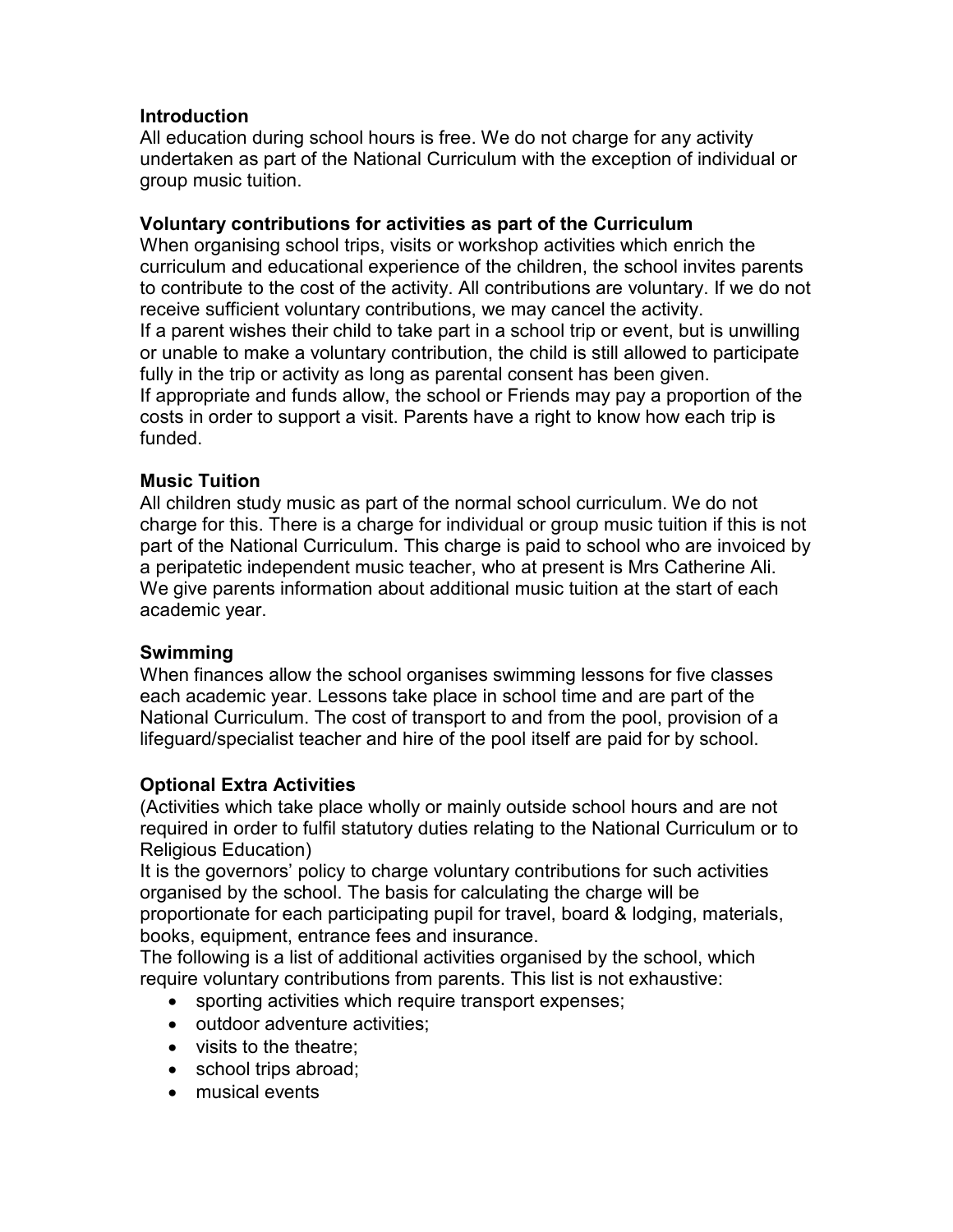## **Activities not run by the School or LA**

When an organisation, acting independently of the school or LA arranges an activity to take place during school hours and parents want their children to join the activity, such organisation may charge parents and they manage this independently of the school.

#### **Residential Visits**

The school organises an annual residential visit for Year 6 children. The cost of this trip includes board & lodging, transport, materials, entrance to any sites visited and charges for any activities to be experienced.

Where available, sponsorship will be provided for children of families on forms of income support or in special circumstances to enable them to take part in the option of their choice. This is stated clearly on letters and is dealt with discretely and in confidence by the headteacher. Parents will be given the option of a payment plan to spread the costs of the residential visit.

#### **Charging in Kind**

The cost of ingredients, materials, equipment etc. needed for practical subjects such as food technology or DT is budgeted for and borne by the school. However, the school may charge for or require the supply of ingredients and materials if the product is to be owned and taken home by the child afterwards e.g. food products, models containing electrical equipment or batteries. The school will inform parents prior to activities, giving them the choice to pay for materials or purchase their own materials for the activity.

#### **Breakages & Fines**

The Governors reserve the right to ask parents to pay for the cost of replacing any item such as:

- broken windows
- defaced, damaged or lost text books
- replacement reading or homework diaries
- any item damaged as a result of unsatisfactory pupil behaviour.

#### **Special Needs**

The governing body confirms that no pupil with special needs or disabilities will be treated any differently than any other pupil. The school will take all reasonable steps to avoid putting children with special needs at a substantial disadvantage.

#### **Before and After School Club**

At St Hugh of Lincoln RC Primary School we charge for before and after school care. The morning session begins at 8am until school starts and the charge is £3 flat rate. After school the club runs from 3.15pm until 5.15pm and the charge is £4 per hour slot, or part thereof. Mrs Willows is responsible for arranging contracts, providing receipts where appropriate and the registers. All money owed is paid by direct debit paid into the designated bank account. An independent qualified accountant audits the accounts and assists with the